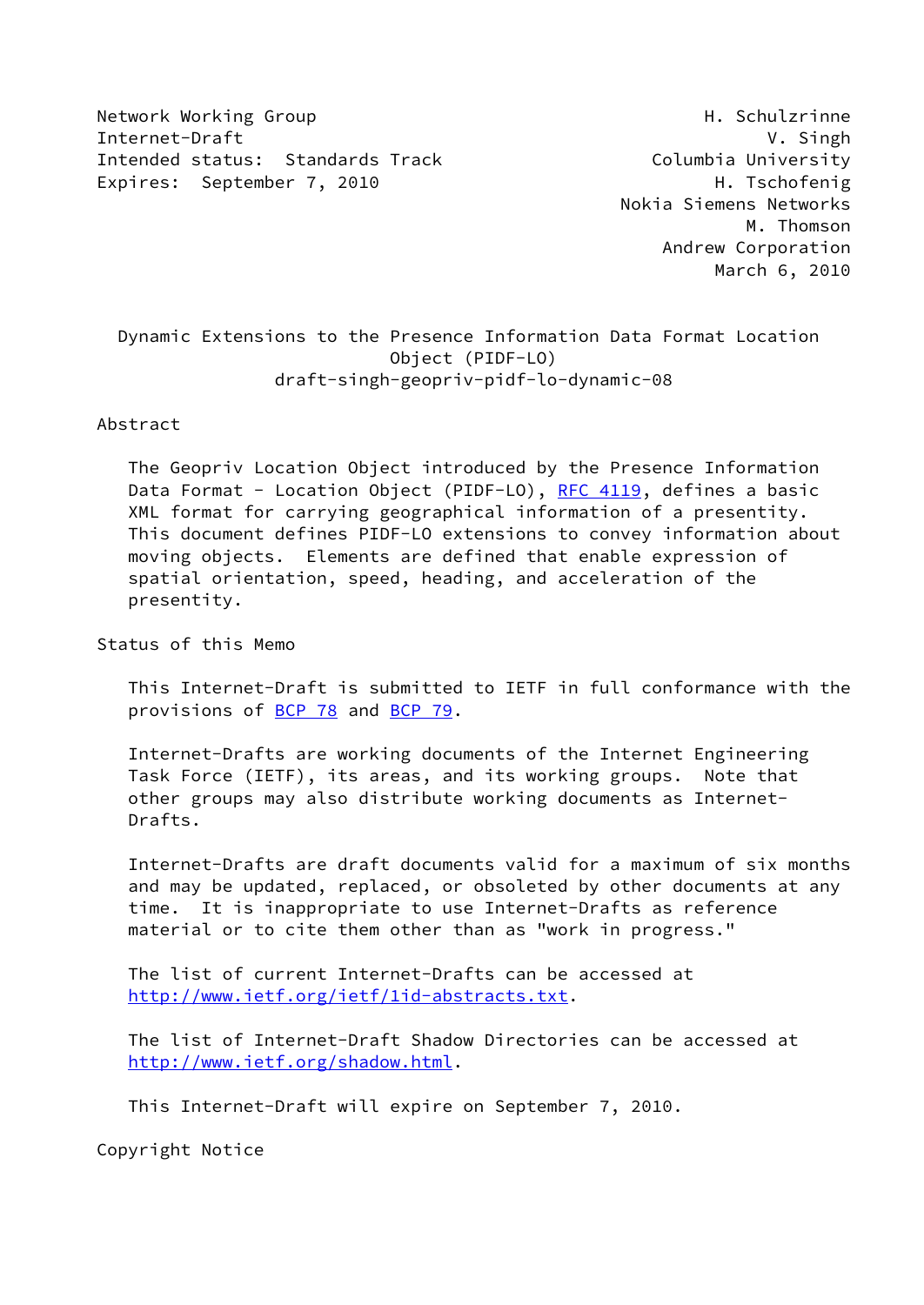| Internet-Draft | Dynamic Extensions to PIDF-LO | March 2010 |
|----------------|-------------------------------|------------|
|----------------|-------------------------------|------------|

 Copyright (c) 2010 IETF Trust and the persons identified as the document authors. All rights reserved.

This document is subject to **[BCP 78](https://datatracker.ietf.org/doc/pdf/bcp78)** and the IETF Trust's Legal Provisions Relating to IETF Documents [\(http://trustee.ietf.org/license-info](http://trustee.ietf.org/license-info)) in effect on the date of publication of this document. Please review these documents carefully, as they describe your rights and restrictions with respect to this document. Code Components extracted from this document must include Simplified BSD License text as described in Section 4.e of the Trust Legal Provisions and are provided without warranty as described in the BSD License.

# Table of Contents

| 2.                                                                |  |  |  |
|-------------------------------------------------------------------|--|--|--|
|                                                                   |  |  |  |
| 3.1. Angular Measures and Coordinate Reference Systems 6          |  |  |  |
| 4. Dynamic Feature XML Schema 8                                   |  |  |  |
| 5. Security Considerations 9                                      |  |  |  |
|                                                                   |  |  |  |
| 6.1. Dynamic Feature Extensions Namespace Registration $\ldots$ 9 |  |  |  |
| 6.2. Dynamic Feature Extensions Schema Registration 10            |  |  |  |
|                                                                   |  |  |  |
|                                                                   |  |  |  |
| 8.1. Normative References 11                                      |  |  |  |
| 8.2. Informative References 11                                    |  |  |  |
| Appendix A. Earth Centered, Earth Fixed Direction Vectors 11      |  |  |  |
|                                                                   |  |  |  |
|                                                                   |  |  |  |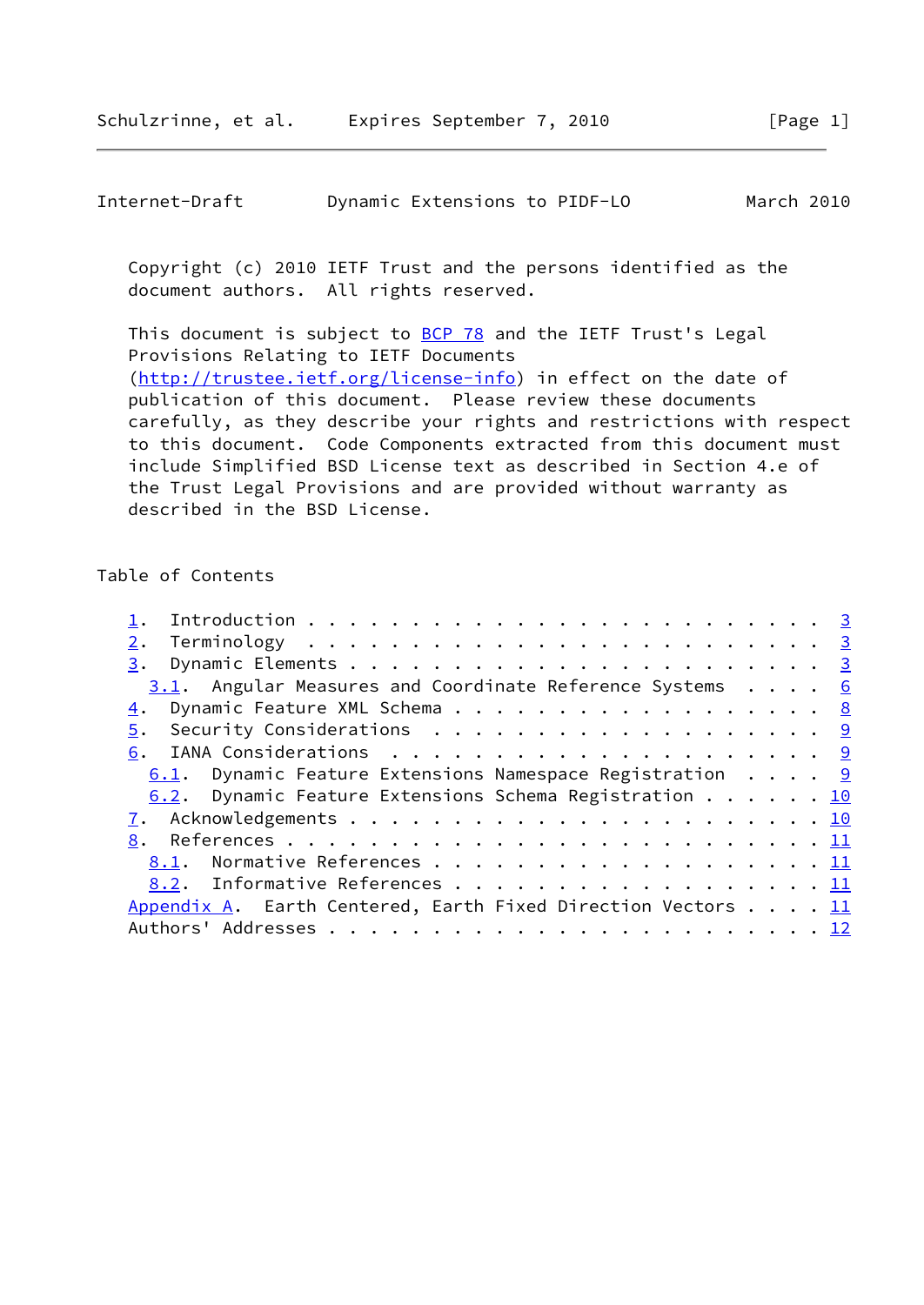| Schulzrinne, et al. |  | Expires September 7, 2010 |  |
|---------------------|--|---------------------------|--|
|                     |  |                           |  |

<span id="page-2-1"></span>

| Internet-Draft | Dynamic Extensions to PIDF-LO |  | March 2010 |  |
|----------------|-------------------------------|--|------------|--|
|                |                               |  |            |  |

 $[Page 2]$ 

#### <span id="page-2-0"></span>[1](#page-2-0). Introduction

 The Presence Information Data Format - Location Object (PIDF-LO) (see [RFC 4119](https://datatracker.ietf.org/doc/pdf/rfc4119) [\[RFC4119](https://datatracker.ietf.org/doc/pdf/rfc4119)]) provides geographical location of a presentity. This corresponds to a physical location at a given instance of time. With the extensions defined in [\[RFC5491](https://datatracker.ietf.org/doc/pdf/rfc5491)] more guidelines to implementers are being provided with respect to the expression location information in PIDF-LO.

 The addition of rate of change information to the PIDF-LO enables a range of use cases. These use cases either directly use dynamic information, or use that information for smoother tracking of a position over time. For example, an application that continuously tracks a presentity could use velocity information to extrapolate positions in between times location information is measured. A shipping company could directly use speed to monitor delivery truck speed to ensure speed limits are observed.

# <span id="page-2-2"></span>[2](#page-2-2). Terminology

 In this document, the key words "MUST", "MUST NOT", "REQUIRED", "SHALL", "SHALL NOT", "SHOULD", "SHOULD NOT", "RECOMMENDED", "MAY", and "OPTIONAL" are to be interpreted as described in [RFC 2119](https://datatracker.ietf.org/doc/pdf/rfc2119) [\[RFC2119](https://datatracker.ietf.org/doc/pdf/rfc2119)].

This document uses the term "presentity", as defined in in [RFC 2778](https://datatracker.ietf.org/doc/pdf/rfc2778) [\[RFC2778](https://datatracker.ietf.org/doc/pdf/rfc2778)], through the document to refer to the device subject to location determination. The similarity with presence concepts and the abstract location privacy architecture, as described in [RFC 4079](https://datatracker.ietf.org/doc/pdf/rfc4079) [\[RFC4079](https://datatracker.ietf.org/doc/pdf/rfc4079)]), lead to re-use of the Presence Information Data Format (PIDF), see [RFC 3863 \[RFC3863](https://datatracker.ietf.org/doc/pdf/rfc3863)], and its enhancement for location information with  $RFC 4119$   $[REC4119]$ . Note that this document does not differentiate between human and non-human objects and hence both are in scope.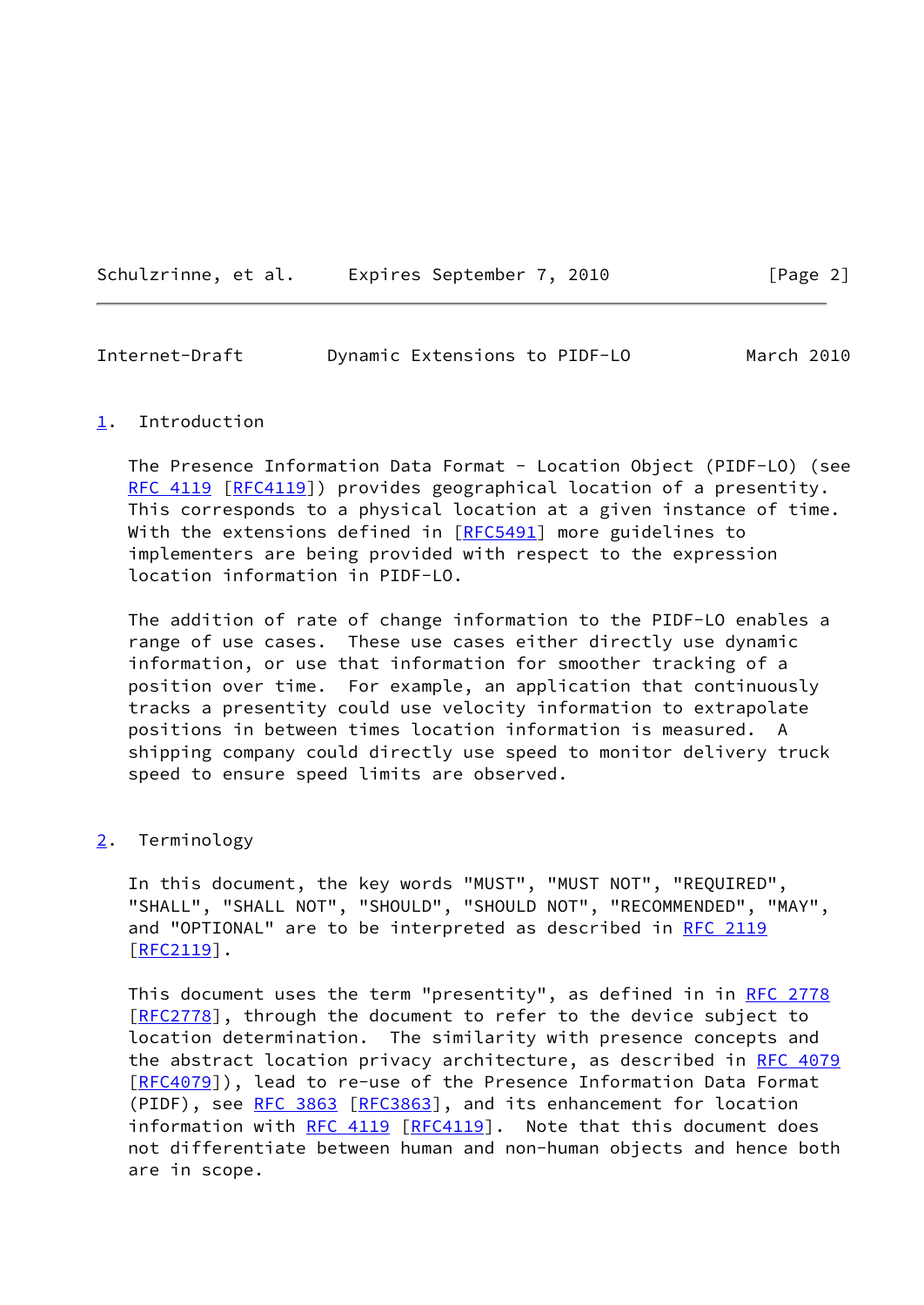## <span id="page-3-0"></span>[3](#page-3-0). Dynamic Elements

 This document defines a new element, <Dynamic>, for the conveyance of dynamic information.

 Dynamic information MAY be included without any other location information being present. When dynamic information is associated with information about the instantaneous position of the presentity, the <Dynamic> element MUST be included in the same <location-info> element as the corresponding geodetic (or civic) location information.

| Schulzrinne, et al. | Expires September 7, 2010 |  | [Page 3] |
|---------------------|---------------------------|--|----------|
|---------------------|---------------------------|--|----------|

Internet-Draft Dynamic Extensions to PIDF-LO March 2010

 Dynamic information can be safely ignored by a recipient that does not support this specification.

 The <Dynamic> element contains the following components: orientation:

 The <orientation> element describes the spatial orientation of the presentity; the direction that the object is pointing. For a device, this orientation might depend on the type of device. See [Section 3.1](#page-6-0) for details.

### speed:

 Speed is the time rate of change in position of a presentity without regard for direction; the scalar component of velocity. The value for the <speed> element is a measure that is defined in meters per second.

# heading:

Heading is directional component of velocity. See [Section 3.1](#page-6-0) for details.

acceleration:

 Acceleration is the time rate of change of velocity. This element contains the scalar component of velocity, measured in meters per second per second.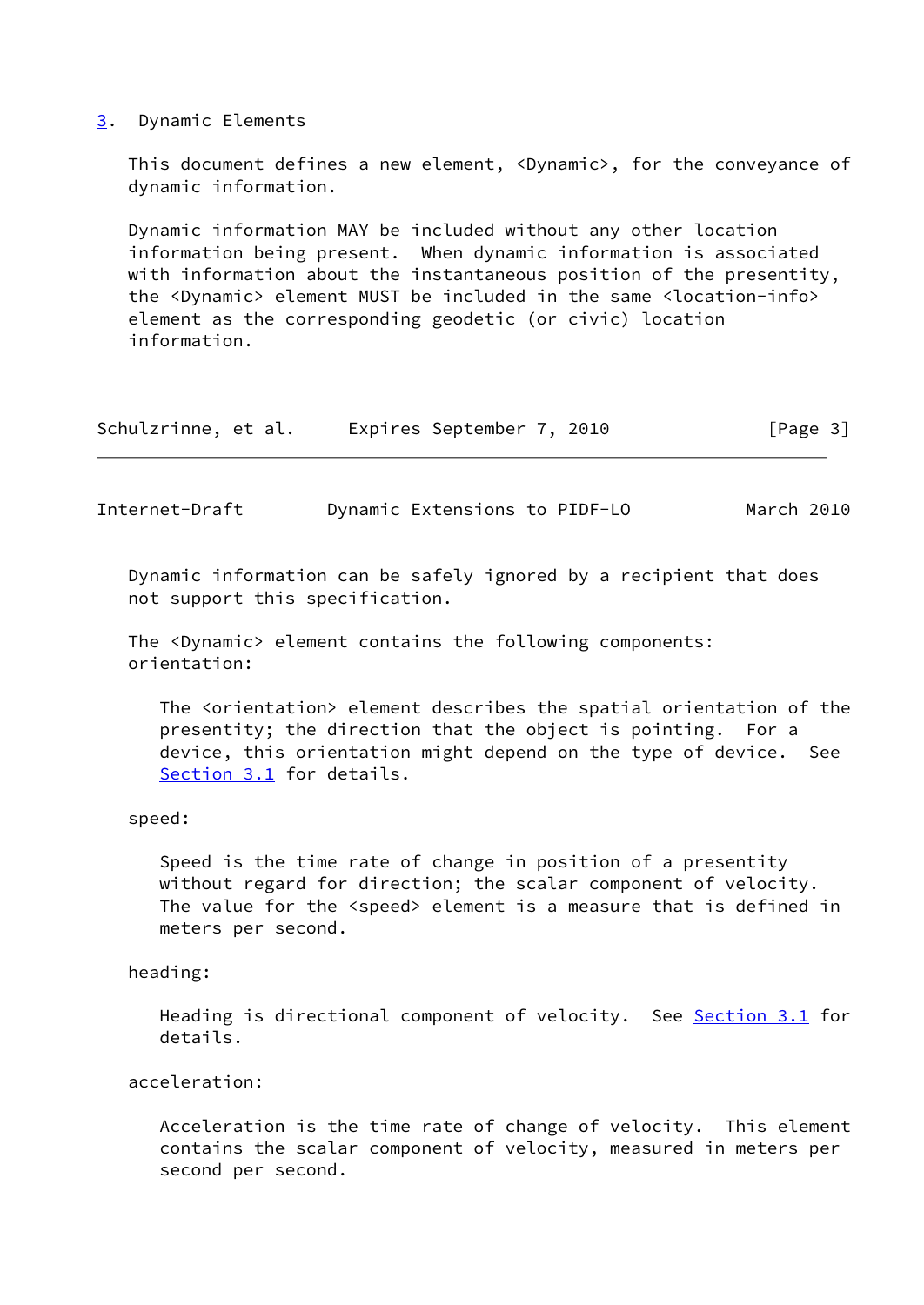| Schulzrinne, et al. | Expires September 7, 2010 | [Page 4] |
|---------------------|---------------------------|----------|
|---------------------|---------------------------|----------|

```
Internet-Draft Dynamic Extensions to PIDF-LO March 2010
   Each element can be omitted if no information is available. In the
   following example the presentity is approximately oriented to the
   North at a slightly elevated angle. The presentity is travelling 24
   meters per second to the West:
   <?xml version="1.0" encoding="UTF-8"?>
   <presence
       xmlns="urn:ietf:params:xml:ns:pidf"
       xmlns:dm="urn:ietf:params:xml:ns:pidf:data-model"
       xmlns:gp="urn:ietf:params:xml:ns:pidf:geopriv10"
       xmlns:dyn="urn:ietf:params:xml:ns:pidf:dynamic"
       xmlns:gml="http://www.opengis.net/gml"
       entity="pres:alice@example.com">
       <dm:device id="abc123">
           <gp:geopriv>
               <gp:location-info>
                   <dyn:Dynamic>
                       <dyn:orientation>-3 12</dyn:orientation>
                       <dyn:speed>24</dyn:speed>
                       <dyn:heading>278</dyn:heading>
                   </dyn:Dynamic>
               </gp:location-info>
```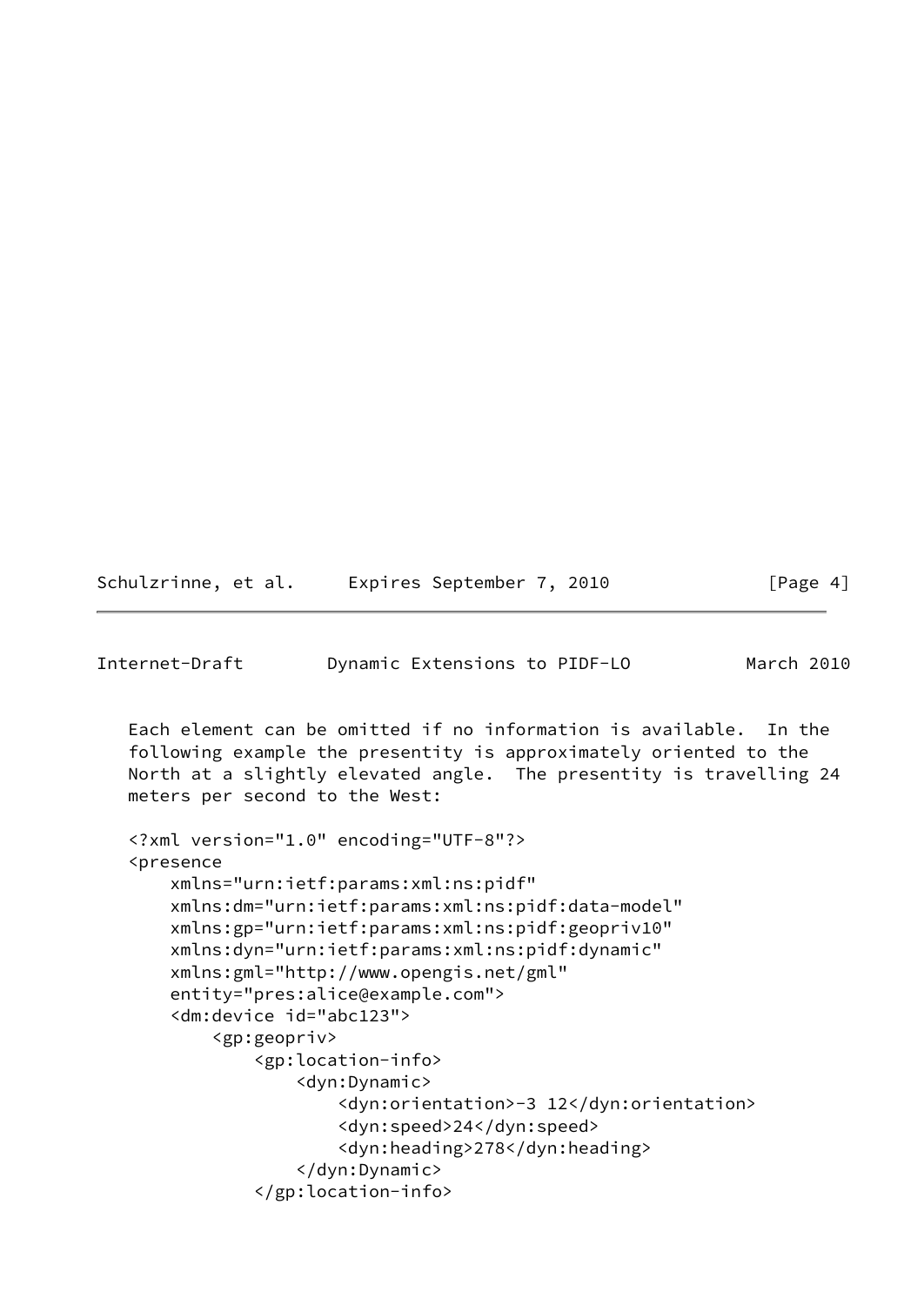```
 <gp:usage-rules/>
            <method>gps</method>
        </gp:geopriv>
        <timestamp>2009-06-22T20:57:29Z</timestamp>
        <dm:deviceID>mac:1234567890ab</dm:deviceID>
    </dm:device>
</presence>
```

| Schulzrinne, et al. | Expires September 7, 2010 | [Page 5] |
|---------------------|---------------------------|----------|
|                     |                           |          |

```
Internet-Draft Dynamic Extensions to PIDF-LO March 2010
```

```
 Another example shows a PIDF-LO document of the presentity
alice@example.com on a bike traveling 12 meters per second and with
an acceleration of 2 meters per second. Her position is indicated as
a circle. The values for speed and acceleration might be used by a
receiver to adjust the uncertainty over time.
```

```
 <?xml version="1.0" encoding="UTF-8"?>
<presence
    xmlns="urn:ietf:params:xml:ns:pidf"
    xmlns:dm="urn:ietf:params:xml:ns:pidf:data-model"
    xmlns:gp="urn:ietf:params:xml:ns:pidf:geopriv10"
    xmlns:dyn="urn:ietf:params:xml:ns:pidf:dynamic"
    xmlns:gml="http://www.opengis.net/gml"
    xmlns:gs="http://www.opengis.net/pidflo/1.0"
    entity="pres:alice@example.com">
```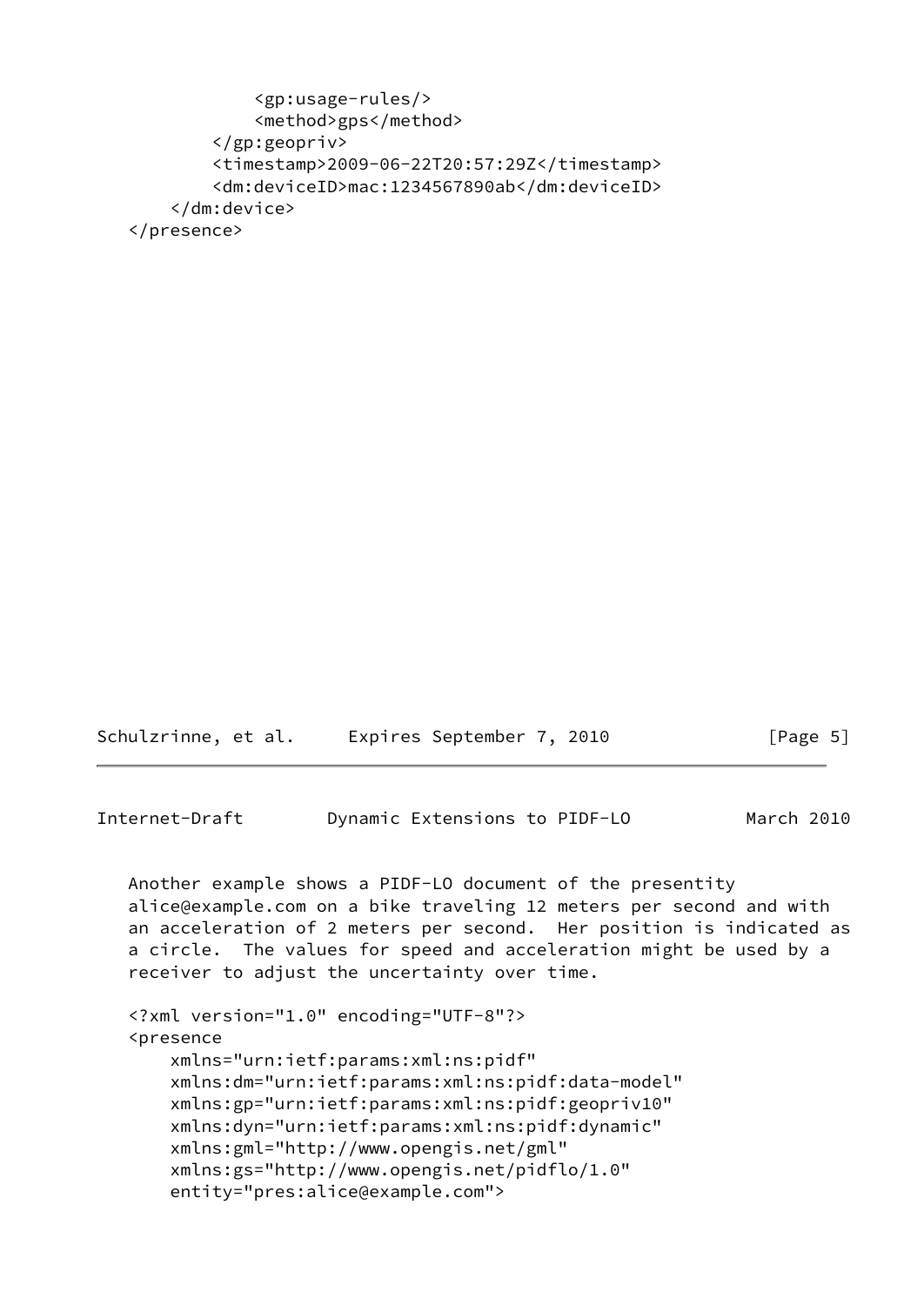```
 <dm:device id="abc123">
           <gp:geopriv>
               <gp:location-info>
                   <gs:Circle srsName="urn:ogc:def:crs:EPSG::4326">
                       <gml:pos>42.5463 -73.2512</gml:pos>
                       <gs:radius uom="urn:ogc:def:uom:EPSG::9001">
100
                       </gs:radius>
                   </gs:Circle>
                   <dyn:Dynamic>
                       <dyn:speed>12</dyn:speed>
                       <dyn:acceleration>2</dyn:acceleration>
                   </dyn:Dynamic>
               </gp:location-info>
               <gp:usage-rules/>
               <method>gps</method>
           </gp:geopriv>
           <timestamp>2009-06-22T20:57:29Z</timestamp>
           <dm:deviceID>mac:1234567890ab</dm:deviceID>
       </dm:device>
   </presence>
```
<span id="page-6-0"></span>[3.1](#page-6-0). Angular Measures and Coordinate Reference Systems

 [RFC5491] constrains the coordinate reference system (CRS) used in PIDF-LO to World Geodetic System 1984 (WGS 84) using either the two dimensional (latitude, longitude) CRS identified by "urn:ogc:def:crs:EPSG::4326" or the three-dimensional (latitude, longitude, altitude) CRS identified by "urn:ogc:def:crs:EPSG::4979". Dynamic locations similarly assume that either of these coordinate reference systems are used.

The <orientation> and <heading> elements both describe a direction.

| Schulzrinne, et al. | Expires September 7, 2010 | [Page 6] |
|---------------------|---------------------------|----------|
|---------------------|---------------------------|----------|

Internet-Draft Dynamic Extensions to PIDF-LO March 2010

 The <orientation> element describes the "direction of facing"; the <heading> element describes the "direction of travel". Both measures contain one or two angular values that are expressed relative to the current position of the presentity (see  $Appendix A)$ . Angular measures are expressed in degrees and values can be negative. If two measures are present, the values MUST be separated by whitespace.

The first measure specifies the horizontal direction from the current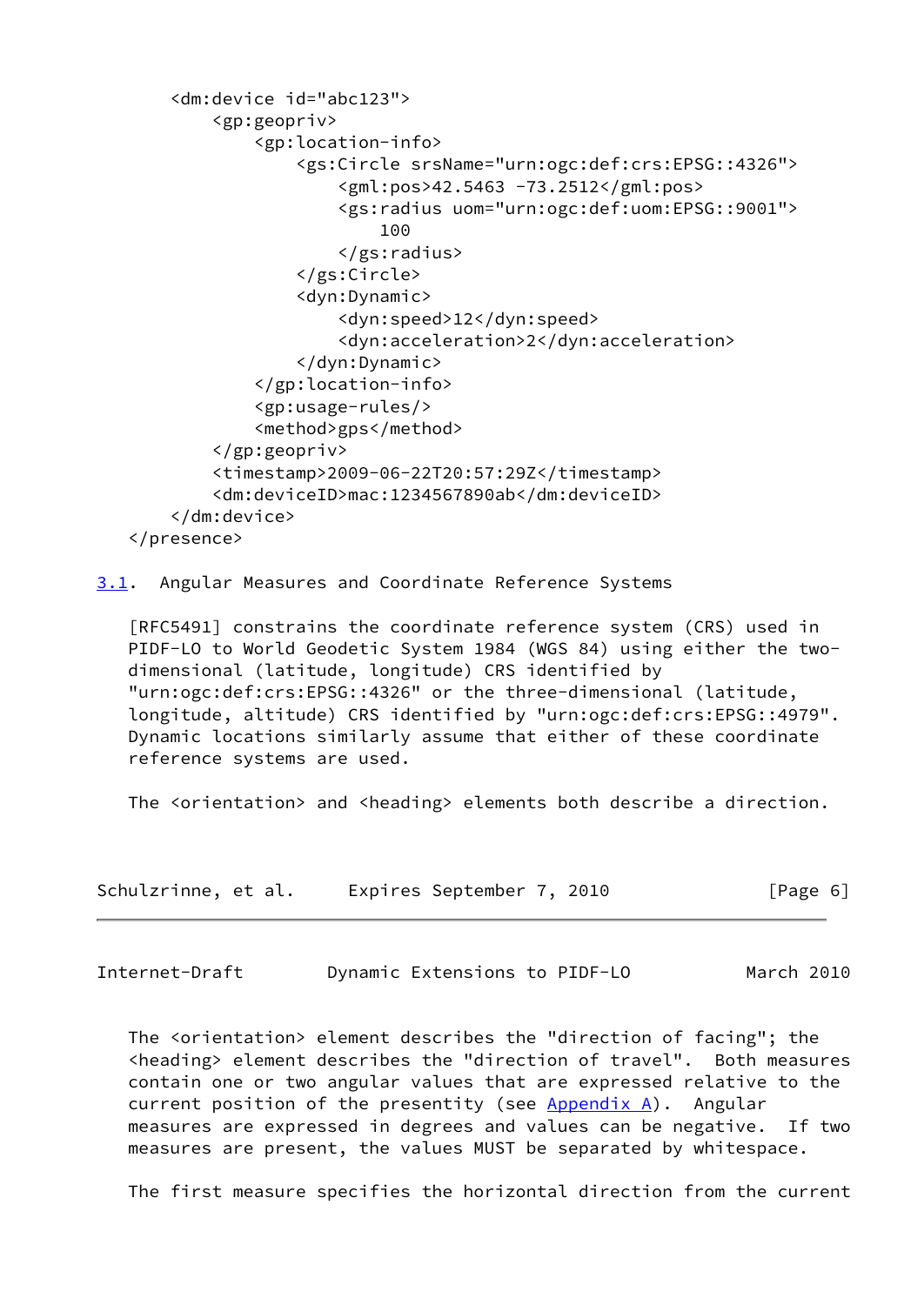position of the presentity to a point that it is pointing towards (for <orientation>) or travelling towards (for <heading>). Horizontal angles are measured from Northing to Easting. Horizontal angles start from zero when pointing to or travelling towards the North and increase towards the East.

 The second measure, if present, specifies the vertical component of this angle. This angle is the elevation from the local horizontal plane. If the second angle value is omitted, the vertical component is unknown. If only one angle is present, <orientation> describes only the horizontal component. For <heading>, the associated <speed> measure contains only the horizontal component of speed.

Schulzrinne, et al. Expires September 7, 2010 [Page 7]

<span id="page-7-1"></span>Internet-Draft Dynamic Extensions to PIDF-LO March 2010

<span id="page-7-0"></span>[4](#page-7-0). Dynamic Feature XML Schema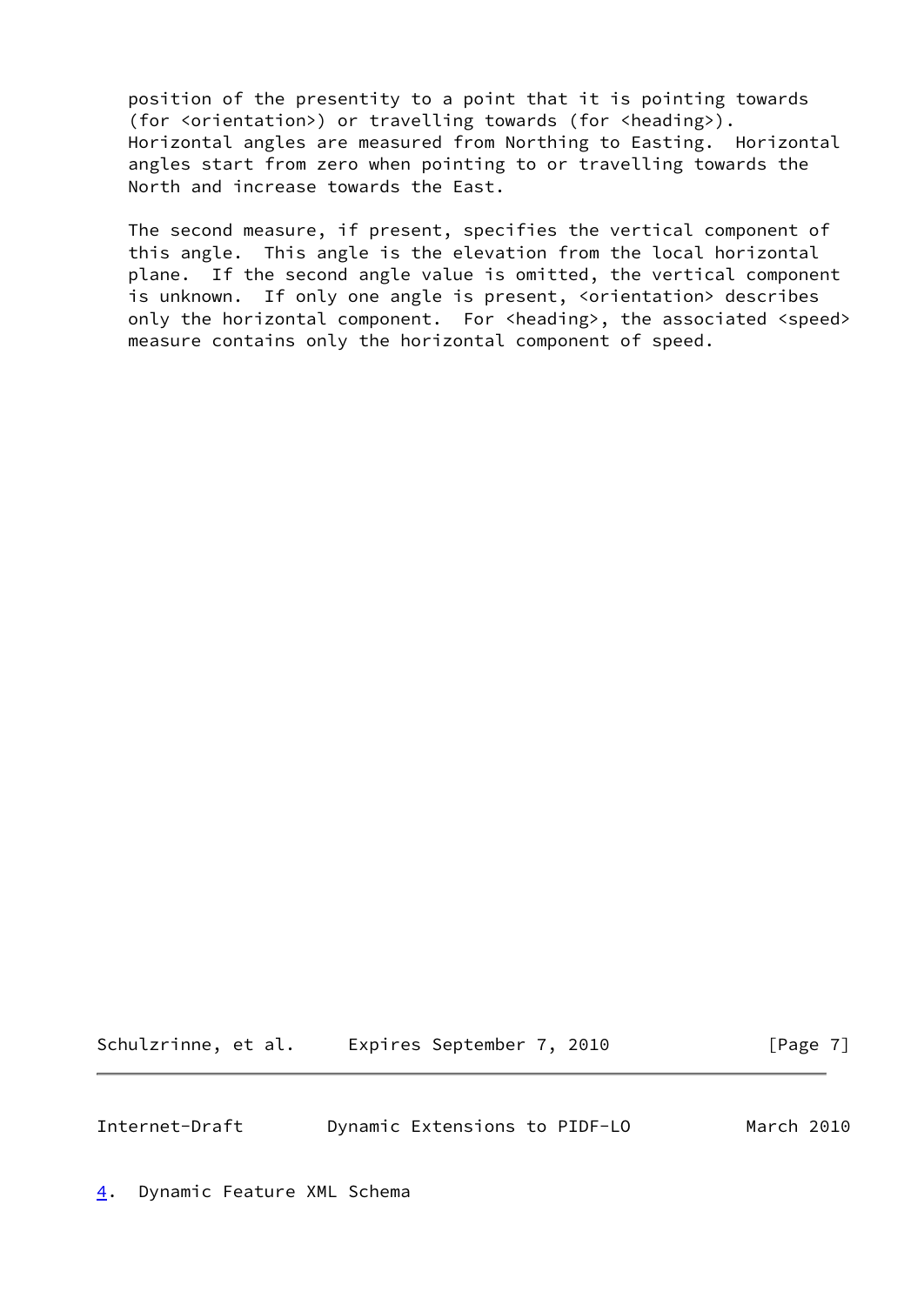```
 <?xml version="1.0"?>
<xs:schema
   targetNamespace="urn:ietf:params:xml:ns:pidf:dynamic"
   xmlns:dyn="urn:ietf:params:xml:ns:pidf:dynamic"
   xmlns:xs="http://www.w3.org/2001/XMLSchema"
   elementFormDefault="qualified"
   attributeFormDefault="unqualified">
 <xs:element name="Dynamic" type="dyn:dynamicType"/>
 <xs:complexType name="dynamicType">
    <xs:complexContent>
      <xs:restriction base="xs:anyType">
        <xs:sequence>
          <xs:element name="orientation" minOccurs="0"
                       type="dyn:directionType"/>
          <xs:element name="speed" minOccurs="0"
                       type="xs:double"/>
          <xs:element name="heading" minOccurs="0"
                       type="dyn:directionType"/>
          <xs:element name="acceleration" minOccurs="0"
                       type="xs:double"/>
          <xs:any namespace="##other" processContents="lax"
                  minOccurs="0" maxOccurs="unbounded"/>
        </xs:sequence>
        <xs:anyAttribute namespace="##other" processContents="lax"/>
      </xs:restriction>
    </xs:complexContent>
  </xs:complexType>
 <xs:simpleType name="directionType">
    <xs:restriction base="dyn:doubleListType">
      <xs:minLength value="1"/>
      <xs:maxLength value="2"/>
    </xs:restriction>
  </xs:simpleType>
  <xs:simpleType name="doubleListType">
    <xs:list itemType="xs:double"/>
  </xs:simpleType>
</xs:schema>
```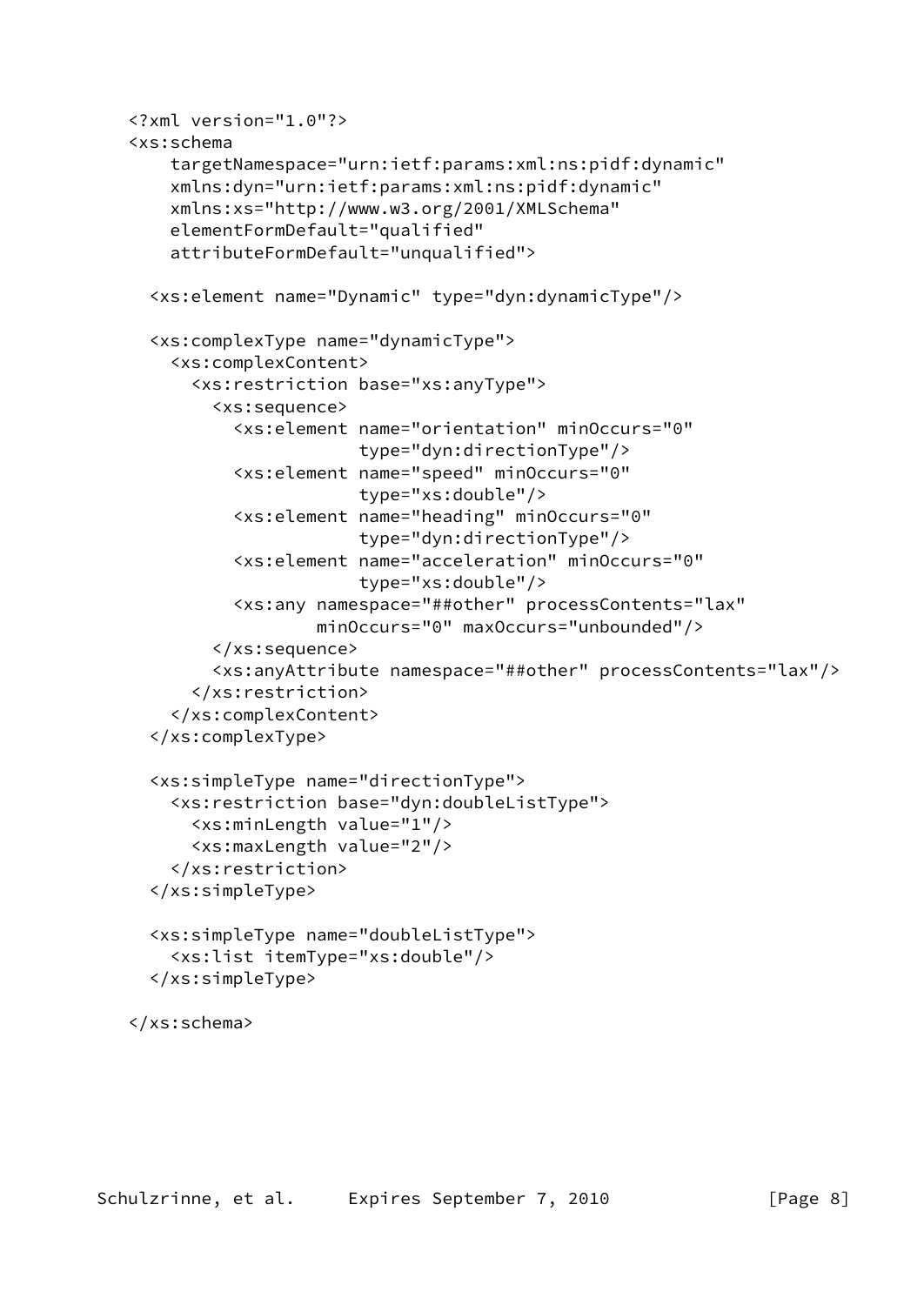<span id="page-9-1"></span>Internet-Draft Dynamic Extensions to PIDF-LO March 2010

<span id="page-9-0"></span>[5](#page-9-0). Security Considerations

 This document defines additional location elements carried by PIDF-LO. These additional elements provide greater reason to observe the privacy and security considerations described in [RFC 4119](https://datatracker.ietf.org/doc/pdf/rfc4119) [\[RFC4119](https://datatracker.ietf.org/doc/pdf/rfc4119)].

 [RFC 4119](https://datatracker.ietf.org/doc/pdf/rfc4119) points back to [RFC 3694](https://datatracker.ietf.org/doc/pdf/rfc3694) [\[RFC3694](https://datatracker.ietf.org/doc/pdf/rfc3694)] and [RFC 3693 \[RFC3693](https://datatracker.ietf.org/doc/pdf/rfc3693)] to describe the threat model and the security requirements imposed on the GEOPRIV architecture for sharing location information as result of the threat model. It is important to note that these two documents often refer to threats related to the current location information of a presentity, while this document introduces dynamic information that may be used by attackers to anticipate the future location of a presentity. While already a series of location snapshots is likely to offer information for guessing the future location of a presentity it has to be said that including more information in a PIDF-LO does increase the severity of an information leak. Those who deploy location based services are in general strongly advised to provide their users with ways to control the distribution of location information to those who have been authorized to see it.

<span id="page-9-2"></span>[6](#page-9-2). IANA Considerations

 This section registers a new XML namespace (as described in [\[RFC3688](https://datatracker.ietf.org/doc/pdf/rfc3688)]) and a new XML schema.

- <span id="page-9-3"></span>[6.1](#page-9-3). Dynamic Feature Extensions Namespace Registration
	- URI: urn:ietf:params:xml:ns:pidf:dynamic"
	- Registrant Contact: IETF Geopriv Working Group, Hannes Tschofenig (hannes.tschofenig@gmx.net).

XML: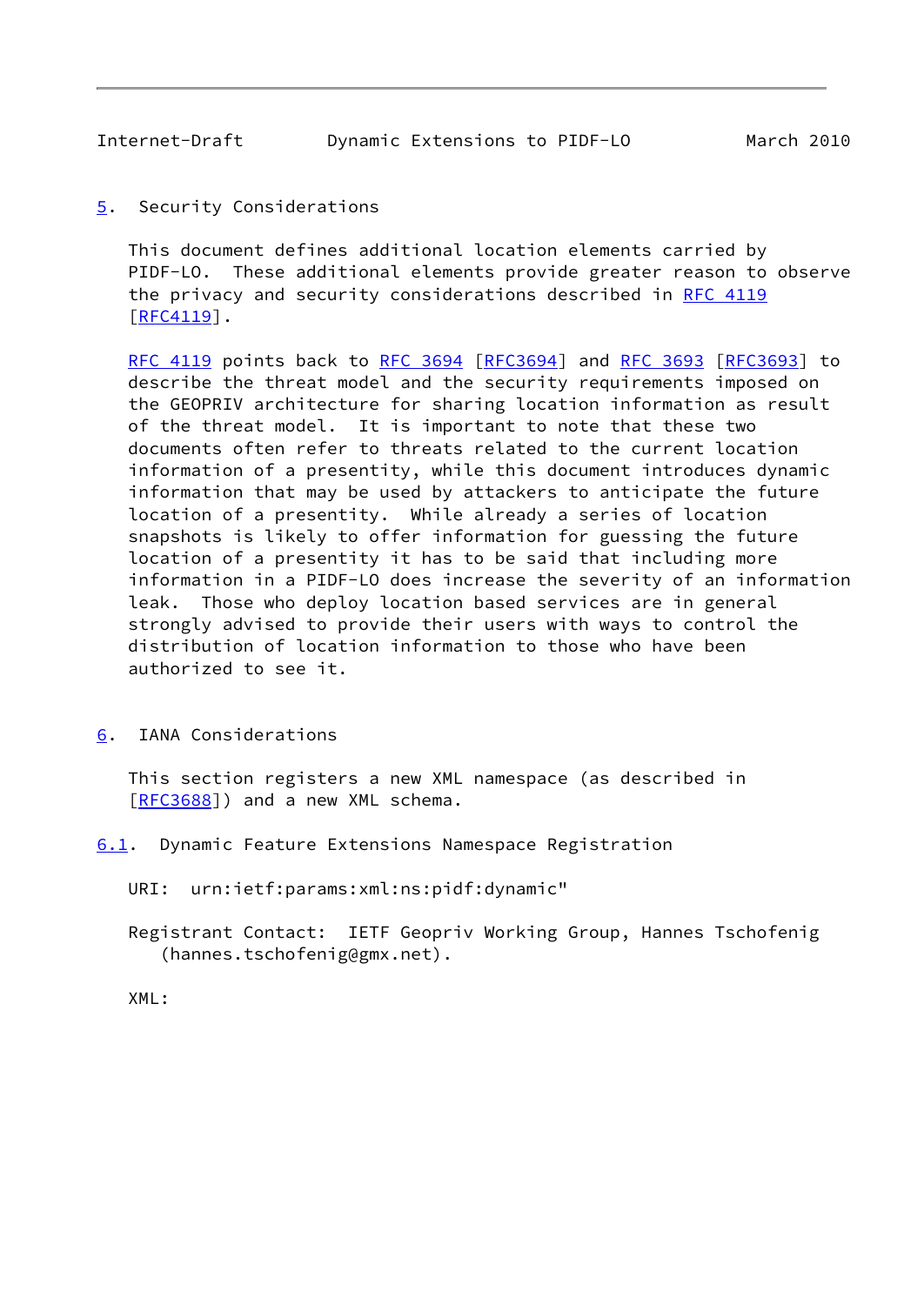```
 BEGIN
<?xml version="1.0"?>
<!DOCTYPE html PUBLIC "-//W3C//DTD XHTML Basic 1.0//EN"
  "http://www.w3.org/TR/xhtml-basic/xhtml-basic10.dtd">
<html xmlns="http://www.w3.org/1999/xhtml">
<head>
  <title>Dynamic Feature Extensions Namespace</title>
</head>
<body>
  <h1>Namespace for Dynamic Feature Extensions to PIDF-LO</h1>
  <h2>urn:ietf:params:xml:ns:pidf:dynamic</h2>
<p>See <a href="[URL of published RFC]">RFCXXXX
    [NOTE TO IANA/RFC-EDITOR:
     Please replace XXXX with the RFC number of this
   specification.]</a>.</p>
</body>
</html>
END
```
<span id="page-10-1"></span>Internet-Draft Dynamic Extensions to PIDF-LO March 2010

<span id="page-10-0"></span>[6.2](#page-10-0). Dynamic Feature Extensions Schema Registration

```
 URI: urn:ietf:params:xml:schema:pidf:dynamic
```
- Registrant Contact: IETF Geopriv Working Group, Hannes Tschofenig (hannes.tschofenig@gmx.net)
- XML: The XML schema to be registered is contained in **Section 4.** Its first line is

<?xml version="1.0"?>

and its last line is

</xs:schema>

<span id="page-10-2"></span>[7](#page-10-2). Acknowledgements

We would like to thank Klaus Darilion, Cullen Jennings, Rohan Mahy,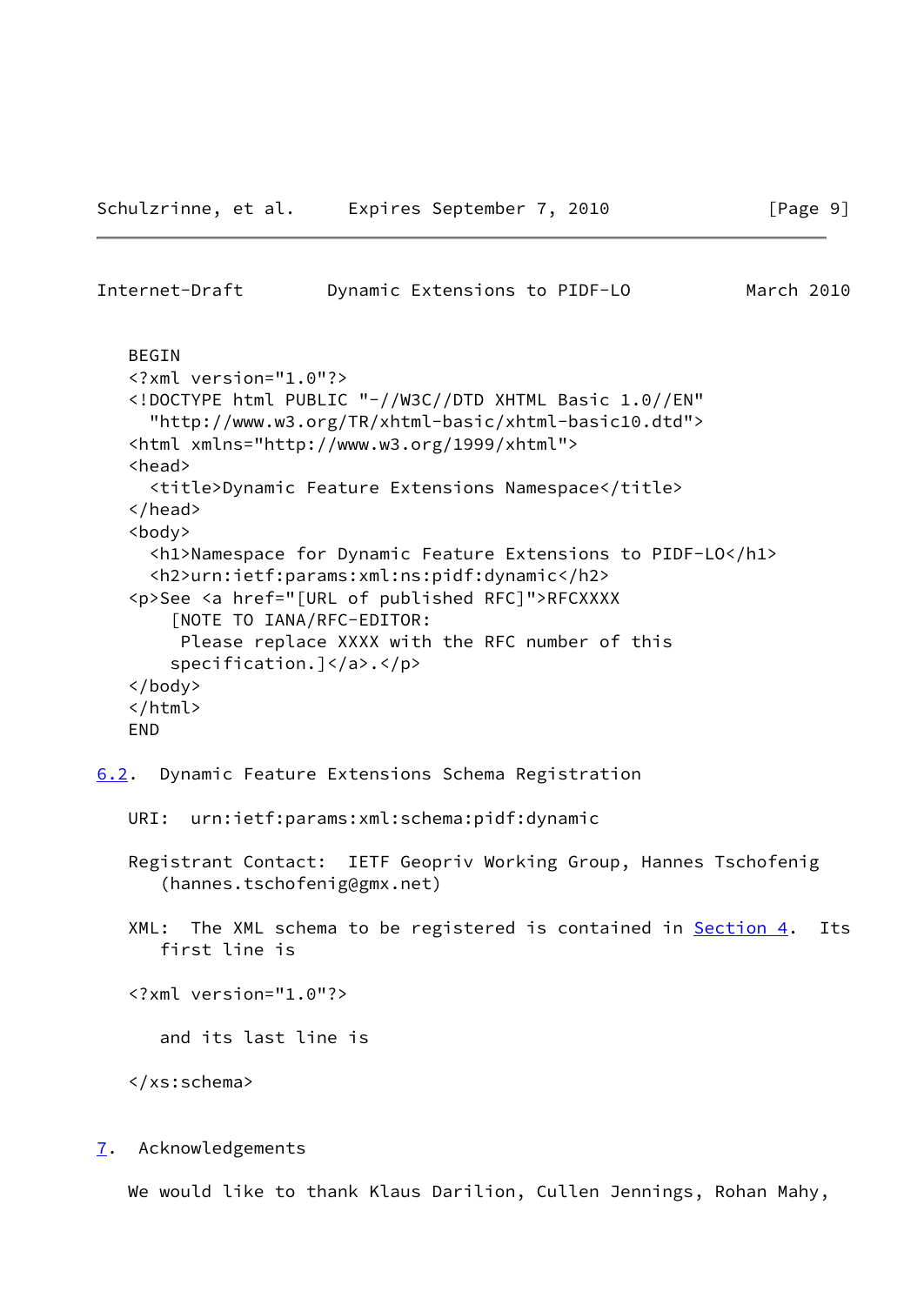Carl Reed, and Brian Rosen for their comments. Furthermore, we would like to thank Alexey Melnikov, Adrian Farrel, Tim Polk, Dan Romascanu for his IESG review comments, Avshalom Houri for his Gen Art review, Hilarie Orman for her SECDIR review, and Joel Jaeggli for his Operations Directorate review.

<span id="page-11-0"></span>[8](#page-11-0). References

| Schulzrinne, et al. | Expires September 7, 2010 | [Page 10] |
|---------------------|---------------------------|-----------|
|---------------------|---------------------------|-----------|

<span id="page-11-1"></span>Internet-Draft Dynamic Extensions to PIDF-LO March 2010

<span id="page-11-2"></span>[8.1](#page-11-2). Normative References

- [RFC2119] Bradner, S., "Key words for use in RFCs to Indicate Requirement Levels", [BCP 14](https://datatracker.ietf.org/doc/pdf/bcp14), [RFC 2119](https://datatracker.ietf.org/doc/pdf/rfc2119), March 1997.
- [RFC3688] Mealling, M., "The IETF XML Registry", [BCP 81](https://datatracker.ietf.org/doc/pdf/bcp81), [RFC 3688](https://datatracker.ietf.org/doc/pdf/rfc3688), January 2004.
- [RFC4119] Peterson, J., "A Presence-based GEOPRIV Location Object Format", [RFC 4119,](https://datatracker.ietf.org/doc/pdf/rfc4119) December 2005.

<span id="page-11-3"></span>[8.2](#page-11-3). Informative References

[GeoShape]

 Thomson, M. and C. Reed, "GML 3.1.1 PIDF-LO Shape Application Schema for use by the Internet Engineering Task Force (IETF)", Candidate OpenGIS Implementation Specification 06-142, Version: 0.0.9, December 2006.

- [RFC2778] Day, M., Rosenberg, J., and H. Sugano, "A Model for Presence and Instant Messaging", [RFC 2778,](https://datatracker.ietf.org/doc/pdf/rfc2778) February 2000.
- [RFC3693] Cuellar, J., Morris, J., Mulligan, D., Peterson, J., and J. Polk, "Geopriv Requirements", [RFC 3693,](https://datatracker.ietf.org/doc/pdf/rfc3693) February 2004.
- [RFC3694] Danley, M., Mulligan, D., Morris, J., and J. Peterson, "Threat Analysis of the Geopriv Protocol", [RFC 3694](https://datatracker.ietf.org/doc/pdf/rfc3694), February 2004.
- [RFC3863] Sugano, H., Fujimoto, S., Klyne, G., Bateman, A., Carr, W., and J. Peterson, "Presence Information Data Format (PIDF)", [RFC 3863,](https://datatracker.ietf.org/doc/pdf/rfc3863) August 2004.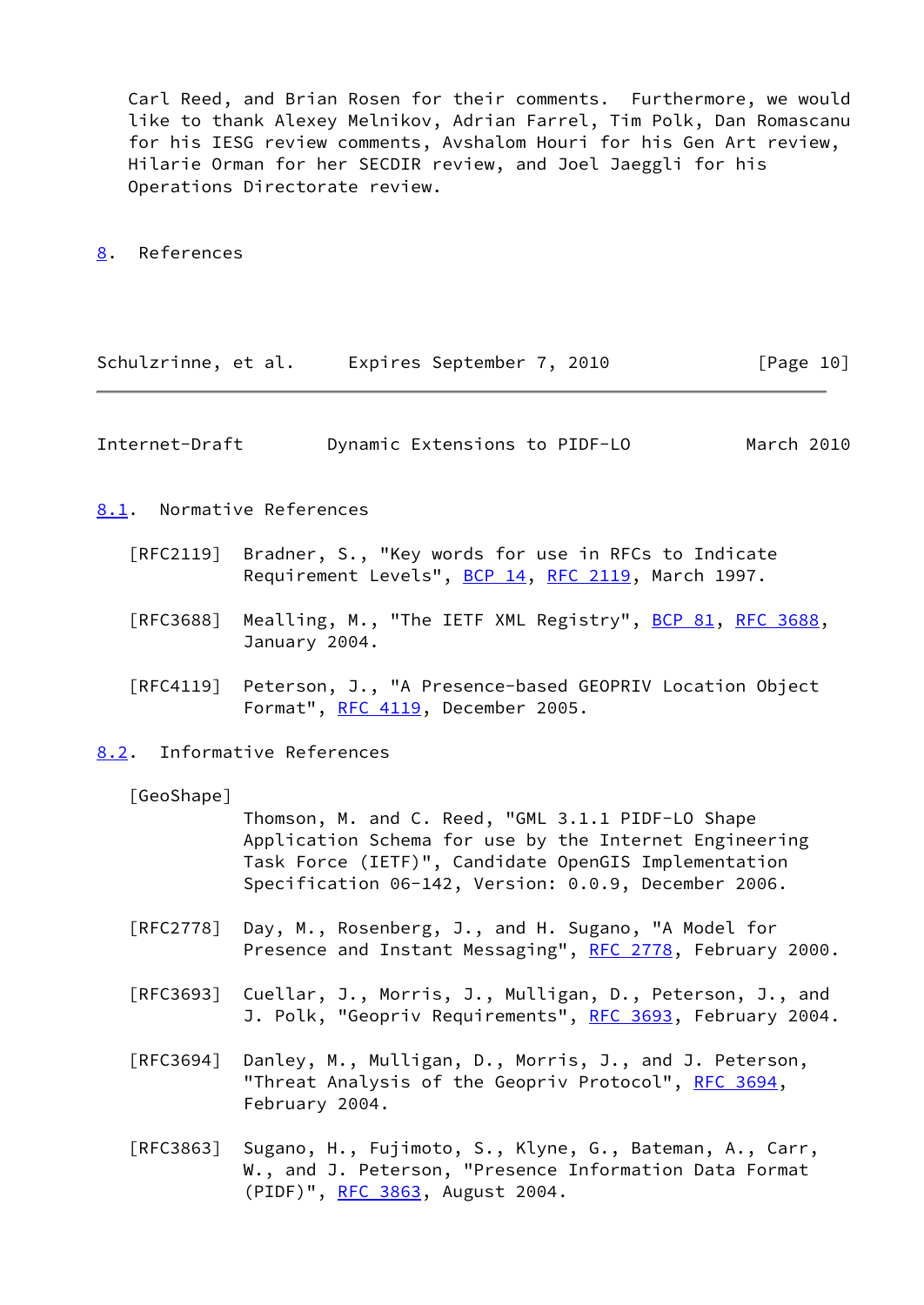- [RFC4079] Peterson, J., "A Presence Architecture for the Distribution of GEOPRIV Location Objects", [RFC 4079](https://datatracker.ietf.org/doc/pdf/rfc4079), July 2005.
- [RFC5491] Winterbottom, J., Thomson, M., and H. Tschofenig, "GEOPRIV Presence Information Data Format Location Object (PIDF-LO) Usage Clarification, Considerations, and Recommendations", [RFC 5491,](https://datatracker.ietf.org/doc/pdf/rfc5491) March 2009.

<span id="page-12-0"></span>[Appendix A.](#page-12-0) Earth Centered, Earth Fixed Direction Vectors

 The absolute orientation or heading of a presentity depends on its latitude and longitude. The following vectors can be used to determine the absolute direction in the WGS 84 Earth Centered, Earth

| [Page 11]<br>Expires September 7, 2010<br>Schulzrinne, et al. |  |
|---------------------------------------------------------------|--|
|---------------------------------------------------------------|--|

```
Internet-Draft Dynamic Extensions to PIDF-LO March 2010
```
Fixed (X, Y, Z) coordinate space.

The direction of North as a unit vector in ECEF coordinates is:

North =  $[-1 * sin(latitude) * cos(longitude),$  $-1$   $\star$  sin(latitude)  $\star$  sin(longitude), cos(latitude) ]

 The direction of "up" (the upward normal of the horizontal plane) as a unit vector in ECEF coordinates is:

Up =  $[ \cos(\text{lattice}) \times \cos(\text{longitude}),$  cos(latitude) \* sin(longitude), sin(latitude) ]

Authors' Addresses

 Henning Schulzrinne Columbia University Department of Computer Science 450 Computer Science Building, New York, NY 10027 US

Phone: +1 212 939 7004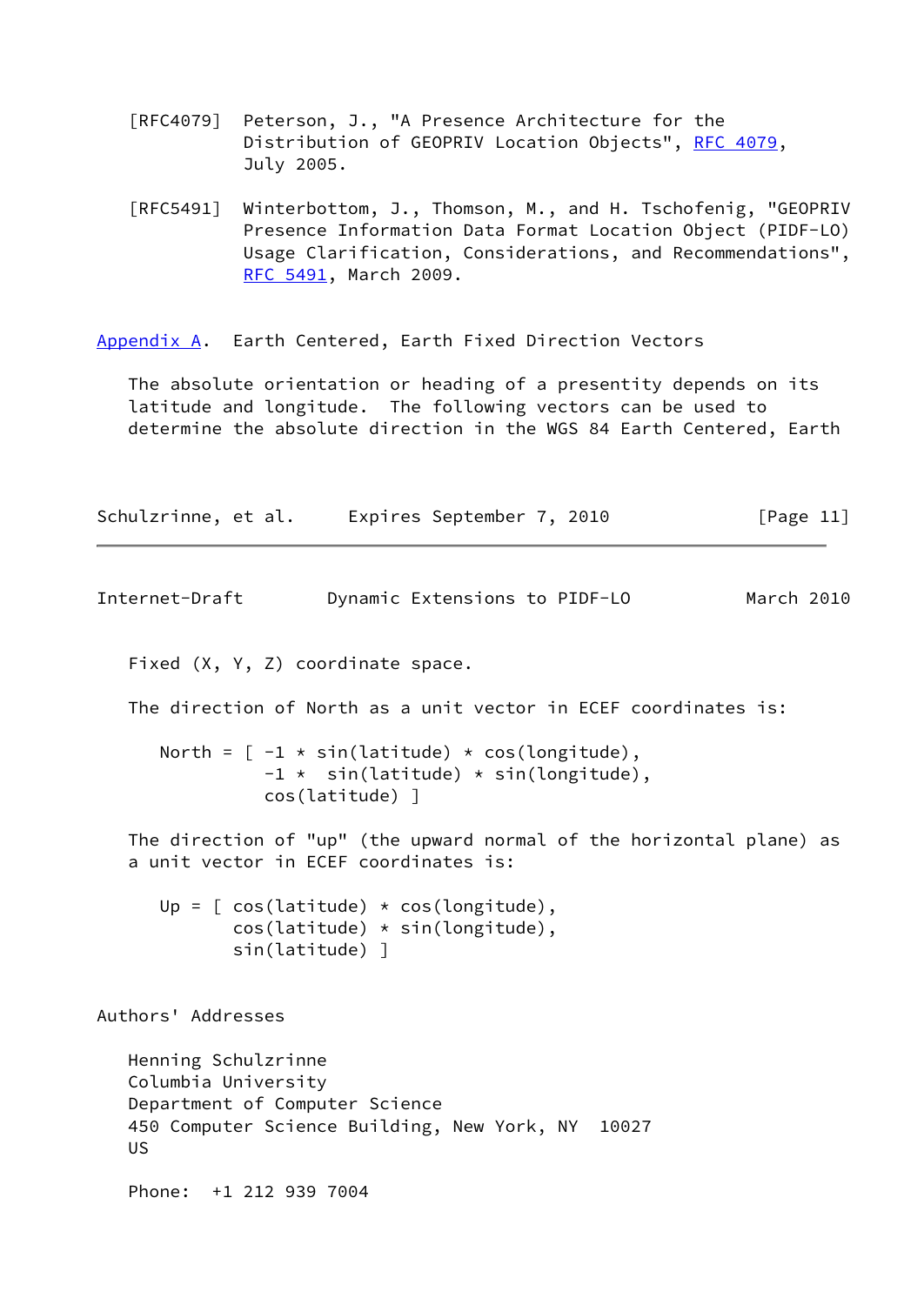Email: hgs@cs.columbia.edu URI: <http://www.cs.columbia.edu/>

 Vishal Singh Columbia University Department of Computer Science 450 Computer Science Building, New York, NY 10027 US

 Email: vs2140@cs.columbia.edu URI: <http://www.cs.columbia.edu/~vs2140>

Schulzrinne, et al. Expires September 7, 2010 [Page 12]

Internet-Draft Dynamic Extensions to PIDF-LO March 2010

 Hannes Tschofenig Nokia Siemens Networks Linnoitustie 6 Espoo 02600 Finland

 Phone: +358 (50) 4871445 Email: Hannes.Tschofenig@gmx.net URI: <http://www.tschofenig.priv.at/>

 Martin Thomson Andrew Corporation Wollongong NSW Australia

Email: martin.thomson@andrew.com